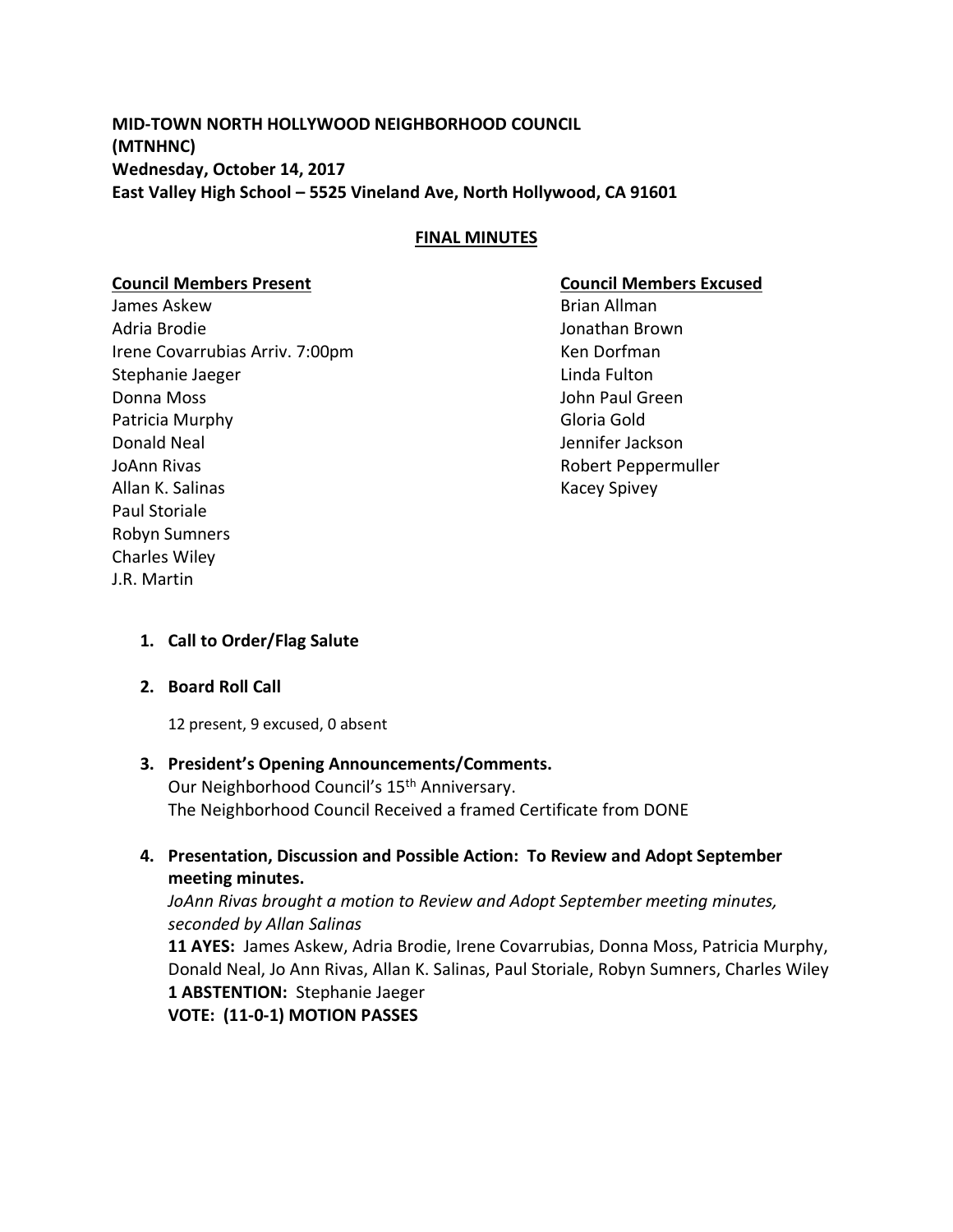## **5. Public Comments on Non-Agenda Items.**

## **Freddy Cupen-Ames**

He is the newly elected Budget Advocate. He handed out pins to those who registered early for the Neighborhood Congress. He gave an update on an outreach event at the mall at USC regarding the LGBT community to work with them on budget advocate issues in the city of L.A.

## **Semore Amster – Executive Director of Parents, Educators, Teachers and Students in Action**

He is seeking partnership with the neighborhood council for a planned event.

## **Matthew Fine**

He discussed the ADA violation on sidewalks and the possibility of getting a youth representative for the district.

## **Les Amer**

He discussed a large hole in the asphalt parking lot near the old Valley Park Office Center.

# **6. Public Officials.**

**Caroline Hograyan - Representative from Adrin Nazarian's Office** An update on what their office does was given.

# **Brian Gavidia – East Valley Rep. for Mayor Eric Garcetti (213) 713-0960 brian.gavidia@lacity.org**

He discussed the Welcome Home gathering and the donated items for the homeless. The Mayor's New Council is a program for High School students.

# **Sahag Yedalian – Councilman Paul Krekorian (CD2)**

An update was given on the Chandler Bike Path, new trees are being planted. He is working with businesses to adopt a portion of the median. He discussed the construction on Clybourn and Burbank. Their office is working on a Homeless Education Summit in January. An update on Whitnall Park was given.

# **Kathleen Quinn - DONE**

Hepatitis C and immunization in the homeless community was discussed. They are compiling information for a demographic survey to understand the Neighborhood Council as a whole. She stated she attended the 15<sup>th</sup> Anniversary celebration.

- **7. Committee Announcements: Chairs will only announce the date, time and location of their next meeting and topics to be discussed.**
	- **a. Beautification – James Askew**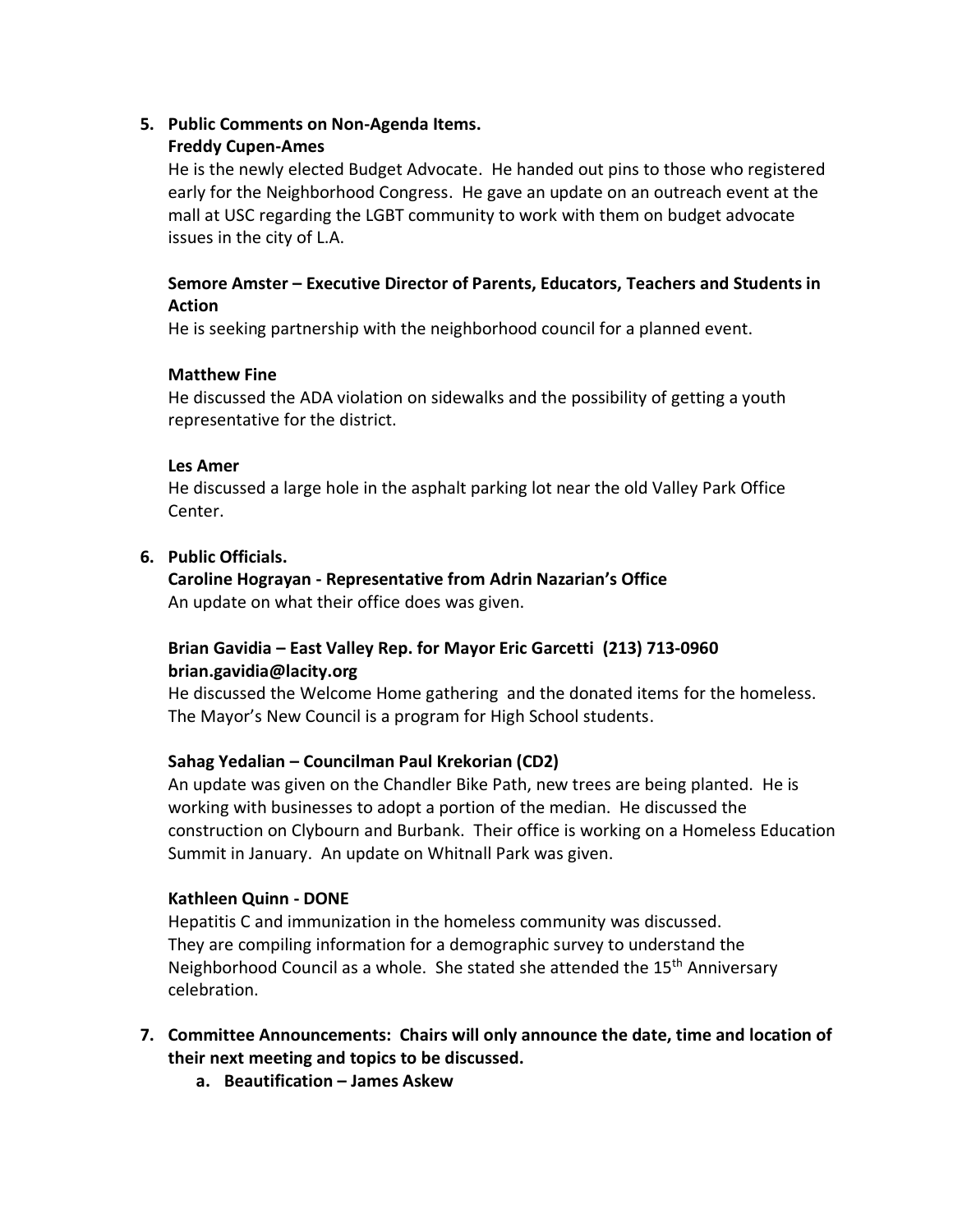Meeting is the first Wednesday in November. Eagle Rock Youth Club is planning cleanups.

- **b. Arts and Humanities – Patricia Murphy** The Holiday Party on December 16h from 12:00 – 4:00pm
- **c. Planning, Land-Use, Housing and Transportation** The meeting is the last Tuesday of each month.
- **d. Rules and Government – Donna Moss** The next meeting is October 24, 2017 at 7pm .

## **e. Public Safety – Allan Salinas**

The meeting is the last Thursday of the month. Valley Disaster Fair was a great success.

# **f. Outreach – Adria Brodie**

The next meeting is the first Monday of the month at 6pm at North Hollywood Park. Canvassing project and Community CPR trainings are projects being discussed.

# **8. Presentation, Discussion and Possible Action: To appoint Jamby Roi (JR) Martin as District 3 business representative**

*James Askew brought a motion to appoint Jamby Roi (JR) Martin as District 3 business representative, seconded by Robyn Sumners* 

**12 AYES:** James Askew, Adria Brodie, Irene Covarrubias, Stephanie Jaeger, Donna Moss, Patricia Murphy, Donald Neal, Jo Ann Rivas, Allan K. Salinas, Paul Storiale, Robyn Sumners, Charles Wiley

**VOTE: (12-0-0) MOTION PASSES**

**9. Presentation, Discussion and Possible Action: to Nominate and Approve Allan K. Salinas as our Sergeant at Arms**

*JoAnn Rivas brought a motion to Nominate and Approve Allan K. Salinas as our Sergeant at Arms, seconded by Donna Moss*

**12 AYES:** James Askew, Adria Brodie, Irene Covarrubias, Stephanie Jaeger, Donna Moss, Patricia Murphy, Donald Neal, Jo Ann Rivas, Allan K. Salinas, Paul Storiale, Robyn Sumners, Charles Wiley

**VOTE: (12-0-0) MOTION PASSES**

**10. Presentation, Discussion and Possible Action: To nominate Jo Anna Rivas to become the Film LA Representative**

*Allan Salinas brought a motion to nominate Jo Anna Rivas to become the Film L.A. Representative, seconded by Adria Brodie*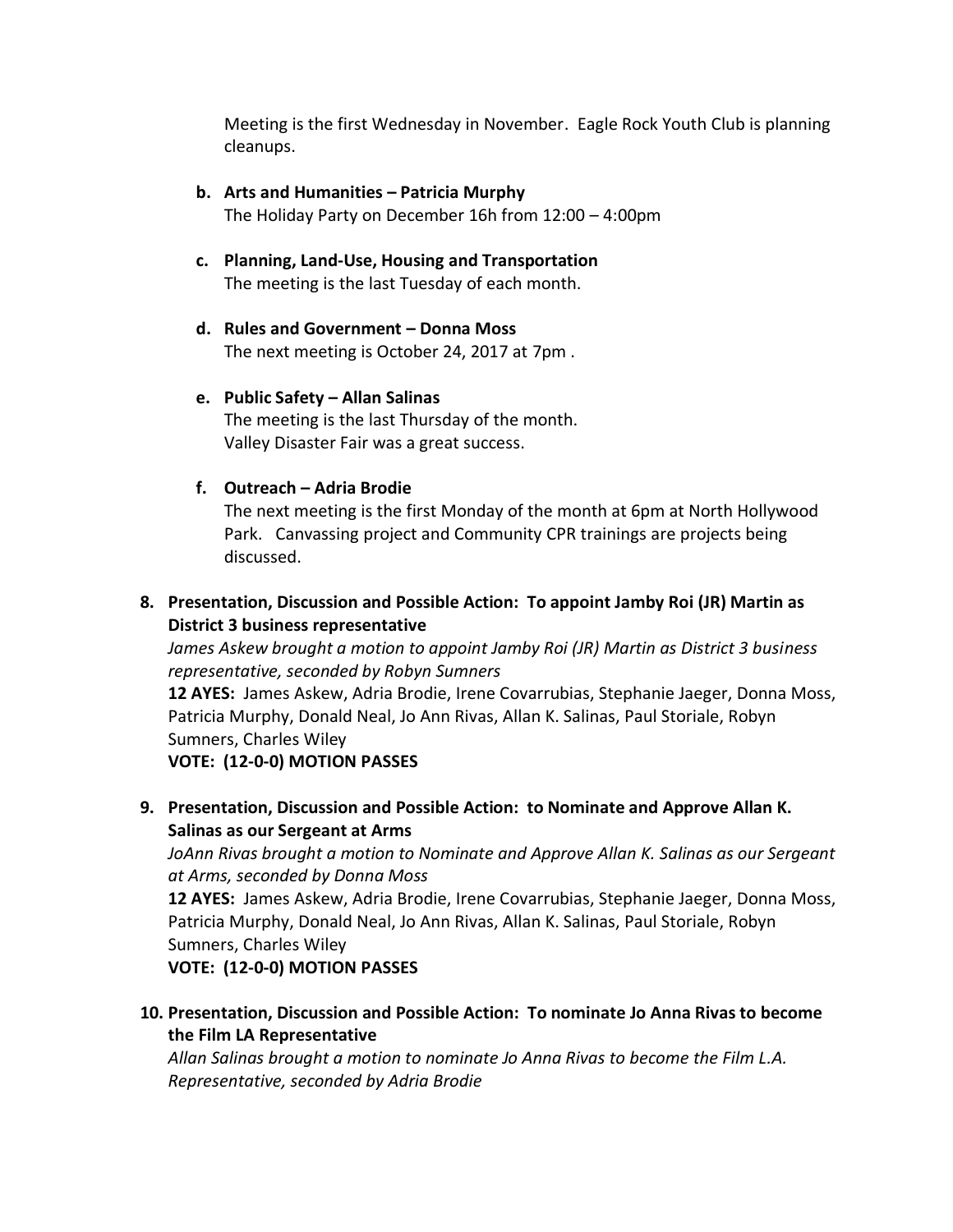**12 AYES:** James Askew, Adria Brodie, Irene Covarrubias, Stephanie Jaeger, Donna Moss, Patricia Murphy, Donald Neal, Jo Ann Rivas, Allan K. Salinas, Paul Storiale, Robyn Sumners, Charles Wiley

**VOTE: (12-0-0) MOTION PASSES**

**11. Presentation, and Discussion: Introduction to new North Hollywood Neighborhood Prosecutor**

Todd Gilman introduced himself and discussed what he does. He took questions from Board Members and Stakeholders.

**12. Presentation and Discussion: LADOT/LAPD would like to provide the NoHo Neighborhood Council with information regarding the change in speed limits within our boundaries.**

Lilly O'Brien from LADOT/LAPD gave a presentation.

- **13. Presentation and Discussion only: Presentation of new restaurant called California Commons at 5066 Lankershim Blvd. North Hollywood CA 91601. (Formerly the HaHa Comedy Club) A letter of support is not required for the sale of a liquor license, therefore no action is needed for this item.** Jordan Darian gave a presentation.
- **14. Presentation, Discussion and Possible Action: Gorditas Durango Mexican Grill, located at 11720 Vanowen St. North Hollywood, CA 91605 is seeking a letter of support for a Beer and Wine License.**

*Allan Salinas brought a motion to approve Gorditas Durango Mexican Grill, located at 11720 Vanowen St. North Hollywood, CA 91605 is seeking a letter of support for a Beer and Wine License, seconded by Irene Covarrubias*

**12 AYES:** James Askew, Adria Brodie, Irene Covarrubias, Stephanie Jaeger, Donna Moss, Patricia Murphy, Donald Neal, Jo Ann Rivas, Allan K. Salinas, Paul Storiale, Robyn Sumners, Charles Wiley

**VOTE: (12-0-0) MOTION PASSES**

**15. Presentation, Discussion and Possible Action: NoHo Neighborhood Council will partner with the Eagle Rock Youth Club (North Hollywood Chamber) in its application for the 2017 Clean Streets Challenge.**

*Robyn Sumners brought a motion that NoHo Neighborhood Council will partner with the Eagle Rock Youth Club (North Hollywood Chamber) in its application for the 2017 Clean Streets Challenge, seconded by Adria Brodie*

**12 AYES:** James Askew, Adria Brodie, Irene Covarrubias, Stephanie Jaeger, Donna Moss, Patricia Murphy, Donald Neal, Jo Ann Rivas, Allan K. Salinas, Paul Storiale, Robyn Sumners, Charles Wiley

**VOTE: (12-0-0) MOTION PASSES**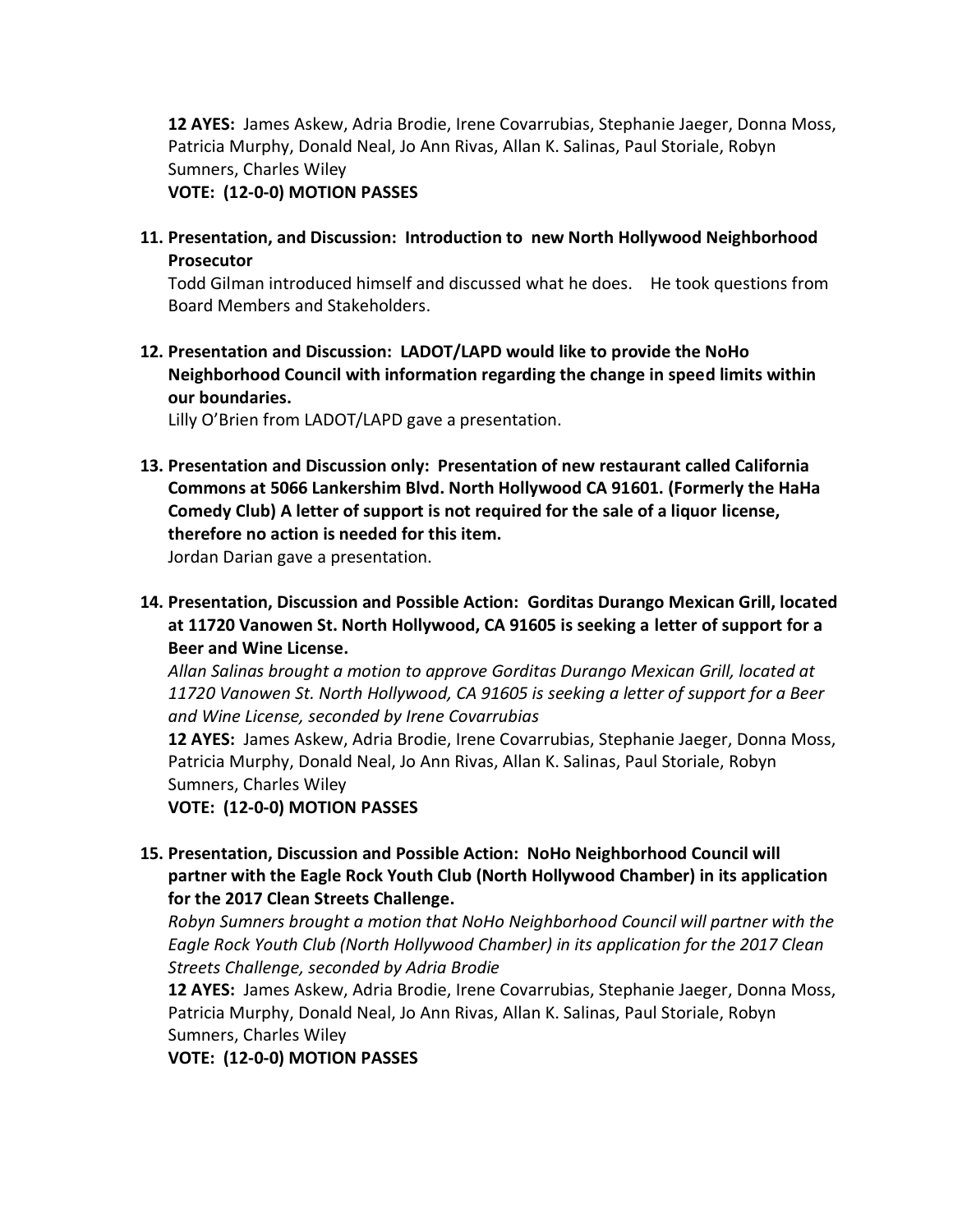**16. Presentation, Discussion and Possible Action: To send a letter to our state representatives regarding excessive vehicle exhaust noise level which has created an atmosphere of intimidation, fright and often times serves as a mating call for street racing. The NoHo Neighborhood Council believes that increasing the fines associated with excessive exhaust noise may limit the increasing problem in our neighborhoods and the City of Los Angeles. Furthermore, we believe that the company responsible for the upgrades to a vehicle shall also be fined. We will partner with other interested Neighborhood Councils in the scribing of this letter.**

*Irene Covarrubias brought a motion to send a letter to our state representatives regarding excessive e vehicle exhaust noise level which has created an atmosphere of intimidation, fright and often times serves as a mating call for street racing. The NoHo Neighborhood Council believes that increasing the fines associated with excessive exhaust noise may limit the increasing problem in our neighborhoods and the City of Los Angeles. Furthermore, we believe that the company responsible for the upgrades to a vehicle shall also be fined. We will partner with other interested Neighborhood Councils in the scribing of this letter, seconded by Allan Salinas*

**12 AYES:** James Askew, Adria Brodie, Irene Covarrubias, Stephanie Jaeger, Donna Moss, Patricia Murphy, Donald Neal, Jo Ann Rivas, Allan K. Salinas, Paul Storiale, Robyn Sumners, Charles Wiley

**VOTE: (12-0-0) MOTION PASSES**

**17. Presentation, Discussion and Possible Action: Approve MER) (Monthly Expenditure Report) for the month of September.**

*Donald Neal brought a motion to approve MER)(Monthly Expenditure Report) for the month of September, seconded by Donna Moss*

**12 AYES:** James Askew, Adria Brodie, Irene Covarrubias, Stephanie Jaeger, Donna Moss, Patricia Murphy, Donald Neal, Jo Ann Rivas, Allan K. Salinas, Paul Storiale, Robyn Sumners, Charles Wiley

**VOTE: (12-0-0) MOTION PASSES**

**18. Presentation, Discussion and Possible Action: Up to \$1000 for the NoHo NC Board Retreat on 11/11/17, 9:30am to 2:30pm at Peer Space Is \$341.25, Training materials up to \$250.00 and breakfast and lunch up to \$408.75.**

*Adria Brodie brought a motion to amend Item #18 to read up to \$1000 for the NoHo NC Board Retreat on 11/11/17, 9:30am to 2:30pm location TBA, seconded by JoAnn Rivas* **12 AYES:** James Askew, Adria Brodie, Irene Covarrubias, Stephanie Jaeger, Donna Moss, Patricia Murphy, Donald Neal, Jo Ann Rivas, Allan K. Salinas, Paul Storiale, Robyn Sumners, Charles Wiley

## **VOTE: (12-0-0) MOTION PASSES**

*Robyn Sumners brought a motion to approve up to \$1000 for the NoHo NC Board Retreat on 11/11/17, 9:30am to 2:30pm location TBA, seconded by Donna Moss* **12 AYES:** James Askew, Adria Brodie, Irene Covarrubias, Stephanie Jaeger, Donna Moss, Patricia Murphy, Donald Neal, Jo Ann Rivas, Allan K. Salinas, Paul Storiale, Robyn Sumners, Charles Wiley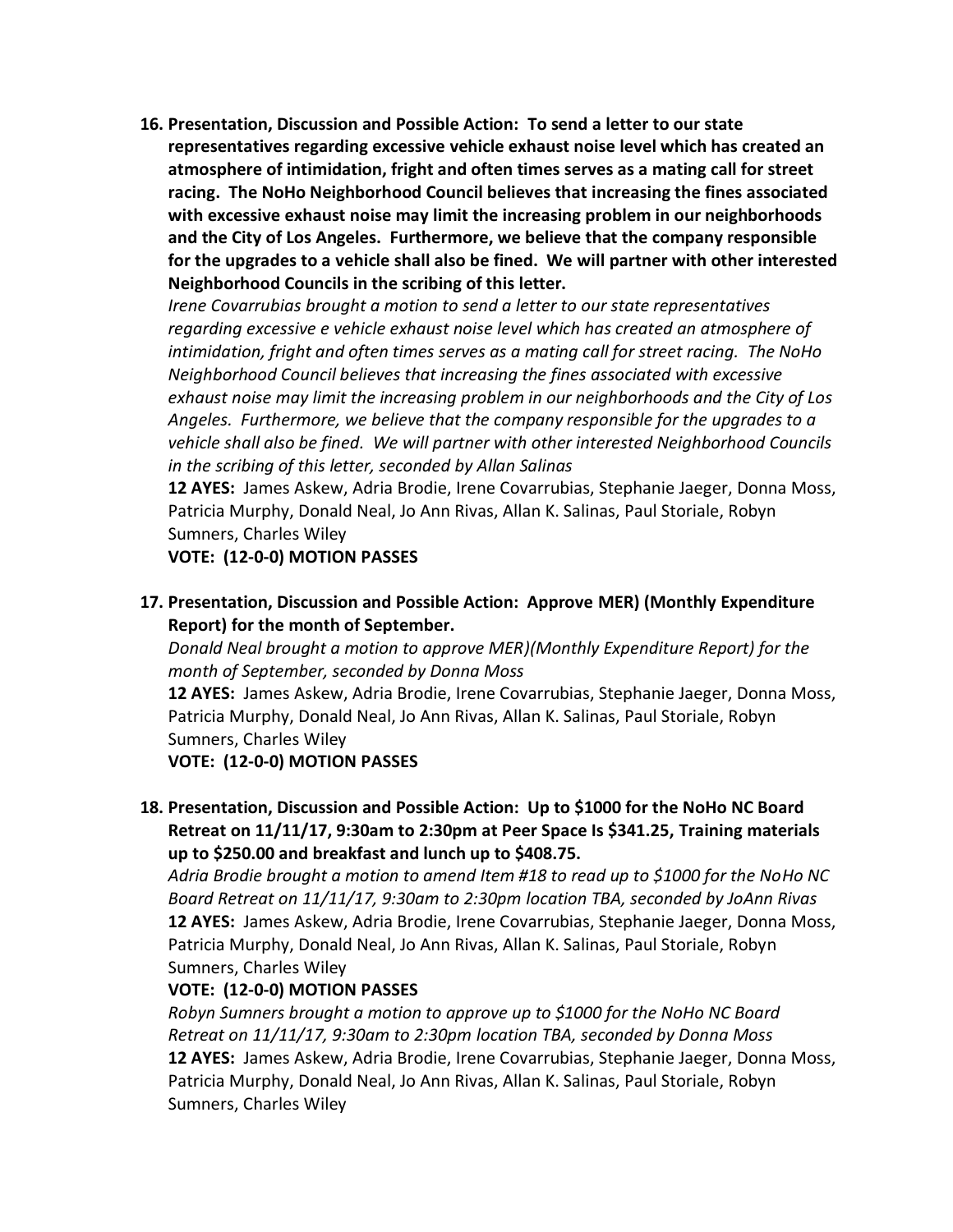**VOTE: (12-0-0) MOTION PASSES**

**19. Presentation, Discussion and Possible Action: Up to \$1500 to NoHo Regional Arts Council, Inc. for graffiti removal and mural maintenance along the Chandler Bike Path. This NPG allows the NoHo NC to maintain its historic commitment to maintain the murals along the bike path while conforming with the City Clerk's current funding rules.**

*Allan Salinas brought a motion to approve up to \$1500 to NoHo Regional Arts Council, Inc. for graffiti removal and mural maintenance along the Chandler Bike Path. This NPG allows the NoHo NC to maintain its historic commitment to maintain the murals along the bike path while conforming with the City Clerk's current funding rules, seconded by Robyn Sumners*

**12 AYES:** James Askew, Adria Brodie, Irene Covarrubias, Stephanie Jaeger, Donna Moss, Patricia Murphy, Donald Neal, Jo Ann Rivas, Allan K. Salinas, Paul Storiale, Robyn Sumners, Charles Wiley

**VOTE: (12-0-0) MOTION PASSES**

**20. Presentation, Discussion and Possible Action: Up to \$750 for the NoHo Neighborhood Council to purchase Halloween bags, Safety Stickers, Snacks, Balloons and Flyers for the safety meeting on October 31st at Lankershim Elementary School Halloween Fall Festival. This meeting will be hosted by the NoHo NC Outreach and Public Safety committees. This event will be similar to our community mixer, and aligns with the NoHo NC FY 17/18 Outreach Strategic Plan (Parent & Youth Outreach, Community Partnerships with City Agencies & Schools).**

*James Askew brought a motion to approve up to \$750 for the NoHo Neighborhood Council to purchase Halloween bags, Safety Stickers, Snacks, Balloons and Flyers for the Safety meeting on October 31st at Lankershim Elementary School Halloween Fall Festival. This meeting will be hosted by the NoHo NC Outreach and Public Safety committees. This event will be similar to our community mixer, and aligns with the NoHo NC FY 17/18 Outreach Strategic Plan (Parent & Youth Outreach, Community Partnerships with City Agencies & Schools), seconded by Allan Salinas*

**12 AYES:** James Askew, Adria Brodie, Irene Covarrubias, Stephanie Jaeger, Donna Moss, Patricia Murphy, Donald Neal, Jo Ann Rivas, Allan K. Salinas, Paul Storiale, Robyn Sumners, Charles Wiley

**VOTE: (12-0-0) MOTION PASSES**

**21. Presentation, Discussion and Possible Action: Up to \$1500 for annual children's holiday event on 12/16 12pm-4pm. Purchases will include pizza, water, coffee, napkins, plates, cups, paint, brushes, books, and toys.**

*James Askew brought a motion to amend Item #21 to read up to \$1500 for annual children's holiday event hosted by NoHo Parks and Rec on 12/16 12pm-4pm Purchases will include pizza, water, coffee, napkins, plates, cups, paint, brushes, books, and toys, seconded by Donna Moss*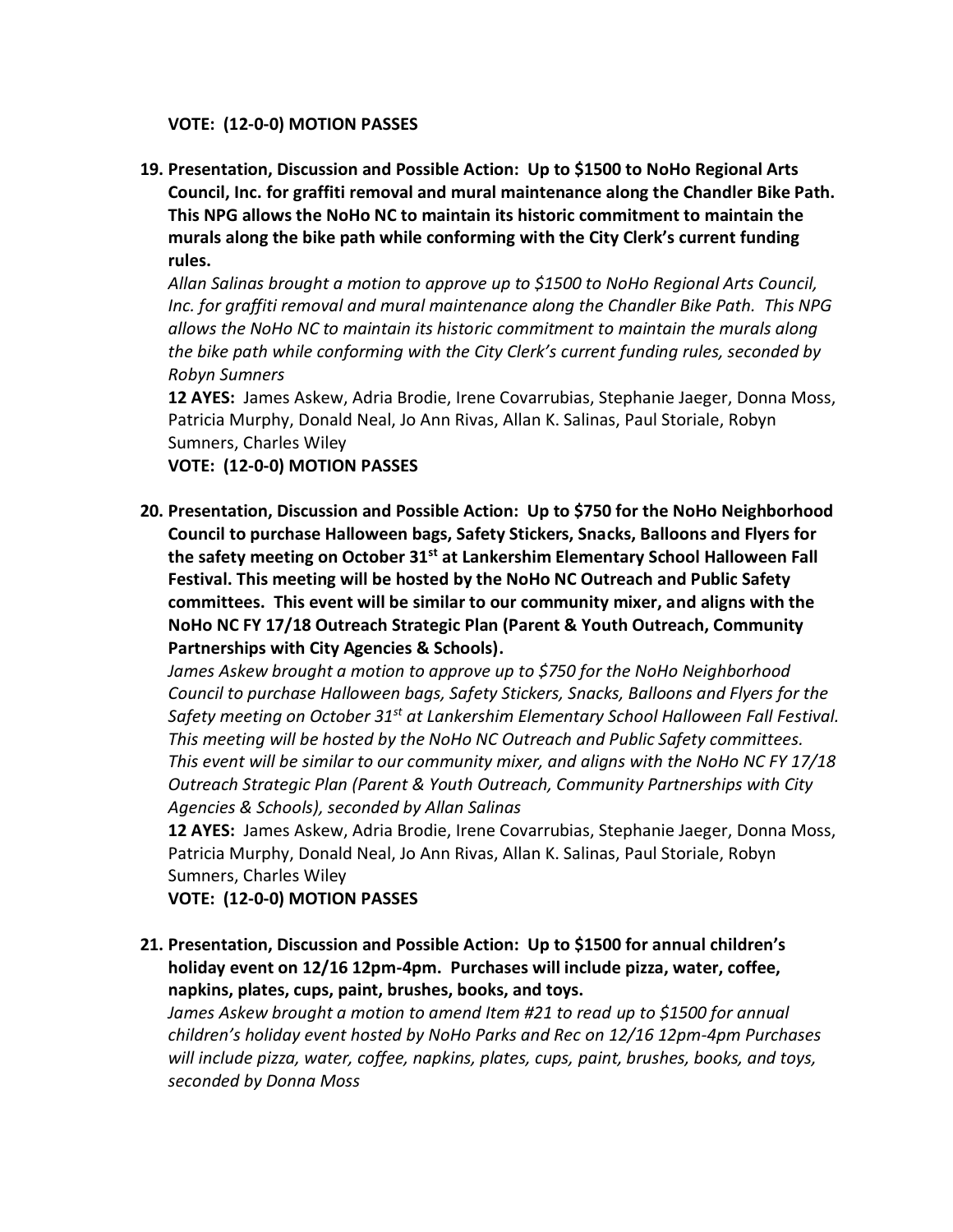**12 AYES:** James Askew, Adria Brodie, Irene Covarrubias, Stephanie Jaeger, Donna Moss, Patricia Murphy, Donald Neal, Jo Ann Rivas, Allan K. Salinas, Paul Storiale, Robyn Sumners, Charles Wiley

## **VOTE: (12-0-0) MOTION PASSES**

*Allan Salinas brought a motion to approve up to \$1500 for annual children's holiday event on 12/16 12pm-4pm. event hosted by NoHo Parks and Rec on 12/16 12pm-4pm Purchases will include pizza, water, coffee, napkins, plates, cups, paint, brushes, books, and toys, Jo Anna Rivas*

**12 AYES:** James Askew, Adria Brodie, Irene Covarrubias, Stephanie Jaeger, Donna Moss, Patricia Murphy, Donald Neal, Jo Ann Rivas, Allan K. Salinas, Paul Storiale, Robyn Sumners, Charles Wiley

**VOTE: (12-0-0) MOTION PASSES**

**22. Presentation, Discussion and Possible Action: \$600 to the Valley Alliance of Neighborhood Councils (or (VANC) . This will help fund the food for two events at Carla's Café on the CBS lot in Studio City. The Planning Forum will be on November 9 th and the Anniversary Mixer on March 8th. Our retractable banner will be beside the speakers throughout both events. These events are free to all NoHo Neighborhood Council members and members are encouraged to attend.**

*James Askew brought a motion to approve \$600 to the Valley Alliance of Neighborhood Councils (or (VANC) . This will help fund the food for two events at Carla's Café on the CBS lot in Studio City. The Planning Forum will be on November 9th and the Anniversary Mixer on march 8thg. Our retractable banner will be beside the speakers throughout both events. These events are free to all NoHo Neighborhood Council members and members are encouraged to attend, Irene Covarrubias*

**12 AYES:** James Askew, Adria Brodie, Irene Covarrubias, Stephanie Jaeger, Donna Moss, Patricia Murphy, Donald Neal, Jo Ann Rivas, Allan K. Salinas, Paul Storiale, Robyn Sumners, Charles Wiley

**VOTE: (12-0-0) MOTION PASSES**

**23. Presentation, Discussion and Possible Action: Up to \$300.00 for monthly secretarial services by Apple One.**

*Allan Salinas brought a motion to approve up to \$300.00 for monthly secretarial services by Apple One, seconded by Robyn Sumners*

**13 AYES:** James Askew, Adria Brodie, Irene Covarrubias, Stephanie Jaeger, Donna Moss, Patricia Murphy, Donald Neal, Jo Ann Rivas, Allan K. Salinas, Paul Storiale, Robyn Sumners, Charles Wiley, JR Martin

**VOTE: (13-0-0) MOTION PASSES**

**24. Presentation: Kathleen Quinn from Department of Neighborhood Empowerment (DONE) to discuss the importance of Community Impact Statements and how to complete them.**